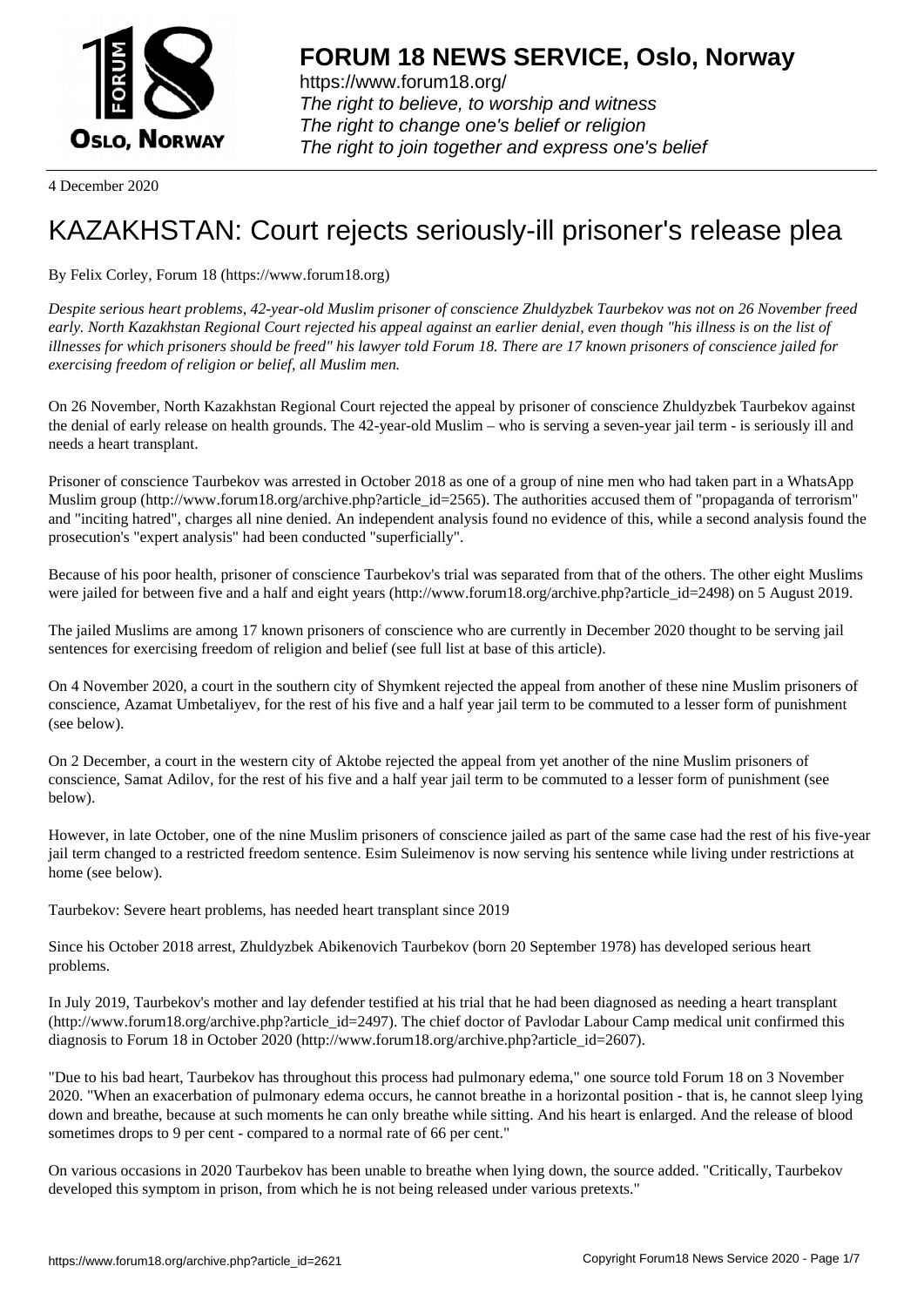decision (see below) – noted that Taurbekov suffers from dilated cardiomyopathy and arterial hypertension.

The United Nations (UN) Standard Minimum Rules for the Treatment of Prisoners (known as the Mandela Rules, A/C.3/70/L.3 (http://www.unodc.org/documents/justice-and-prison-reform/GA-RESOLUTION/E\_ebook.pdf)) apply to people who have been sentenced as well as those in pre-trial detention. Rule 27 states in part: "Prisoners who require specialized treatment or surgery shall be transferred to specialized institutions or to civil hospitals .. Clinical decisions may only be taken by the responsible health-care professionals and may not be overruled or ignored by non-medical prison staff."

No official has been prepared to explain why a medical decision about a patient needing a heart transplant was being taken by a labour camp administration (http://www.forum18.org/archive.php?article\_id=2607).

On 3 and 4 December, Forum 18 was unable to reach the head of Labour Camp ES-164/3 in Petropavl, Temirlan Valiyev, or the deputy head responsible for the medical condition of prisoners, Gulnar Baimukanova. Colleagues told Forum 18 that they were not in the camp or were at lunch, or the phone went unanswered.

## Taurbekov: Still no hospitalisation

Taurbekov was recognised as a second-category invalid in October 2019 (http://www.forum18.org/archive.php?article\_id=2565) while in pre-trial detention. This category includes those who suffer "persistent severe impairment of bodily functions" which reduce the ability to move, look after oneself or work.

Despite prisoner of conscience's Taurbekov's serious medical problems diagnosed in 2019, prison authorities did not hospitalise him for the heart transplant he needs, as the Mandela Rules require. On 23 September 2020 prison authorities transferred prisoner of conscience Taurbekov from Labour Camp ES-164/3 in Petropavl (http://www.forum18.org/archive.php?article\_id=2607). After a train journey of more than 1,000 kms (630 miles), he arrived late on 27 September at Labour Camp AP-162/2 in Pavlodar, which has a medical unit.

The fact that Taurbekov - who is from the southern city of Almaty - has been imprisoned in Petropavl and then Pavlodar also violates the UN Standard Minimum Rules for the Treatment of Prisoners. Rule 59 declares: "Prisoners shall be allocated, to the extent possible, to prisons close to their homes or their places of social rehabilitation." Petropavl is 1,730 kms from Almaty by road, while Pavlodar is 1,500 kms from Almaty by road.

Prisoner of conscience Taurbekov's family are seriously concerned about the impact of this on his condition, as "the medical unit doesn't have the facilities to treat him, and doesn't even have appropriate medicine" (http://www.forum18.org/archive.php?article\_id=2607).

Taurbekov: No medical documents, no early release

Taurbekov has been persistently seeking early release from prison on health grounds (http://www.forum18.org/archive.php?article\_id=2607). However, on 7 October Judge Takhmina Sobirova of Petropavl City Court rejected his appeal, Radio Free Europe (RFE)'s Kazakh Service noted the same day.

In presenting her decision, Judge Sobirova claimed that "to rule on the appeal, the relevant medical documents are needed", but which were not present in the documents presented to court. Therefore, "consideration of the appeal on its merits was not possible". She added that her decision did not prevent a future application to be submitted.

Taurbekov's lawyer, Guliyev, said that the Pavlodar Labour Camp administration was at fault for failing to send the medical documentation to the court for the 7 October hearing. "Only the head of the camp takes the decision to send such documents to the court," he told Forum 18 from Almaty on 3 December. "They behaved as though the documentation was not ready."

Guliyev noted that the medical documentation was ready the day after the hearing.

Judge Sobirova refused to discuss why she did not adjourn the hearing until the Labour Camp provided the medical documentation. "I am not allowed to discuss my decision," she told Forum 18 from Petropavl on 4 December. "I have issued my decision and the individual has appealed against it."

The Judge also did not address the relevance to her decision of the Mandela Rules' clear statement (http://www.forum18.org/archive.php?article\_id=2607) that: "Clinical decisions may only be taken by the responsible health-care professionals".

Present in court alongside the Judge was Prosecutor Ainagul Smagulova and an official from the Labour Camp. Joining the hearing online from Pavlodar Labour Camp was Taurbekov, an official of the Pavlodar Labour Camp, and from Almaty Taurbekov's lawyer,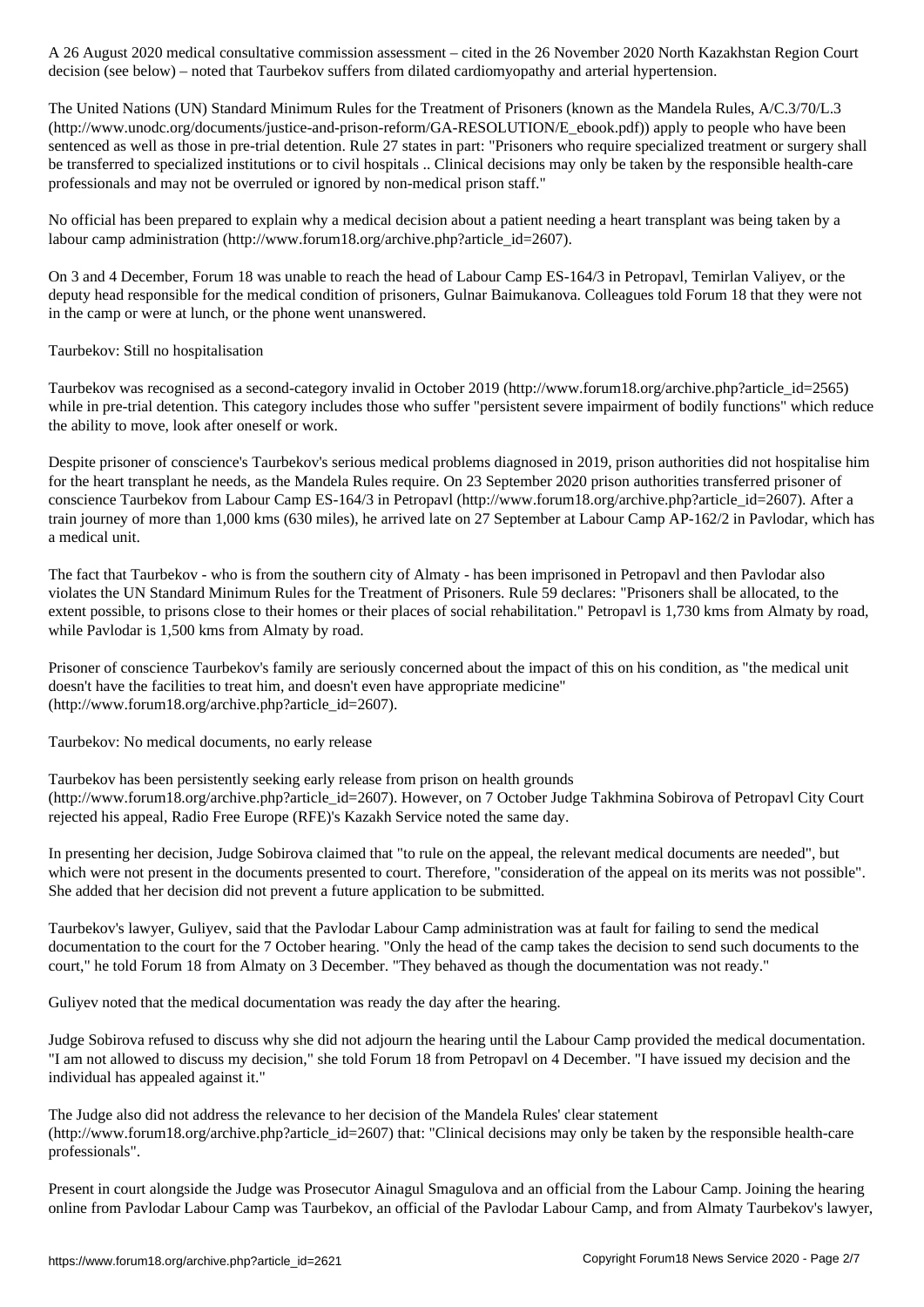Guliyev requested the court to issue a decision reprimanding the labour camp for failing to produce the medical documents, but the judge refused. The lawyer also told the court that Taurbekov's illness was among those included in an Interior Ministry decree as forming the basis for being released from prison. The lawyer warned that his condition was serious and neither the medical unit in the Pavlodar Labour Camp nor the Petropavl Labour Camp had a cardiologist.

Prosecutor Smagulova rejected the appeal for early release, arguing that the certificate that Taurbekov is a second-category invalid was valid only until 23 October and that no other relevant medical documents were in the file.

Forum 18 was unable to reach Prosecutor Smagulova to find out why she did not request that the hearing be postponed until the Labour Camp provided the medical documentation. Colleagues at North Kazakhstan Regional Prosecutor's Office told Forum 18 on 3 December that she could not be contacted because she is working remotely because of the coronavirus pandemic.

Taurbekov: Prison medical assessment not given to lawyer or family?

On 13 October, the prison authorities sent Taurbekov back to Labour Camp ES-164/3 in Petropavl, Taurbekov's mother Asemgul Zhaugasheva told RFE for a 14 October article.

The head of the camp's medical unit, Berik Smagulov, told RFE that a medical commission had confirmed Taurbekov's diagnosis but that it had found that he had "no progressive worsening of his condition" and therefore his case did not need to be considered by a judicial medical commission.

Guliyev, Taurbekov's lawyer, told Forum 18 that he has not been given a copy of the medical commission's assessment and was given only a summary of its conclusion. "It concluded that Taurbekov has an illness and needs treatment, but added that only if the treatment he is being given brings no result will it be necessary to release him."

Heart specialists have therefore been denied the chance to review the views of their non-specialist prison colleagues.

Taurbekov: Second appeal fails

Taurbekov appealed against the 7 October court decision rejecting his plea for early release. However, Judge Gulnara Bekenova of the panel for criminal cases at North Kazakhstan Regional Court rejected his appeal on 26 November, according to the decision seen by Forum 18. The decision was final and cannot be appealed.

Taurbekov's lawyer Guliyev told the hearing that all the medical documents should have been presented and pointed out that his client's illness is on the list of illnesses for which early release is prescribed. However, Daurenbek Mukushev of the Prosecutor's Office rejected these points and called for the 7 October decision to be upheld. He blamed the failure to present the full medical documentation at the earlier hearing to the fact that Taurbekov was then being held in Pavlodar, not in Petropavl.

"I believe the Regional Court took the wrong decision," Guliyev told Forum 18. "The court should have freed Taurbekov as his illness is on the list of illnesses for which prisoners should be freed."

Taurbekov's mother Zhaugasheva – who is also his public defender - told RFE for a 30 November article that she considered the decision unjust.

Temirlan Valiyev, the head of Labour Camp ES-164/3 in Petropavl, insisted to RFE that it would do everything to prevent Taurbekov's condition deteriorating. Valiyev said the camp administration had prepared documents extending Taurbekov's status as a second-category disabled person so that he can receive support.

Taurbekov's address in Labour Camp:

Severo-Kazakhstanskaya oblast

T01A4K9, g. Petropavl

ul. 1-Zarechnaya 100

uchr. ES-164/3

Umbetaliyev: Court rejects early release appeal

Abai District Court in the southern city of Shymkent rejected the appeal lodged by Muslim prisoner of conscience Azamat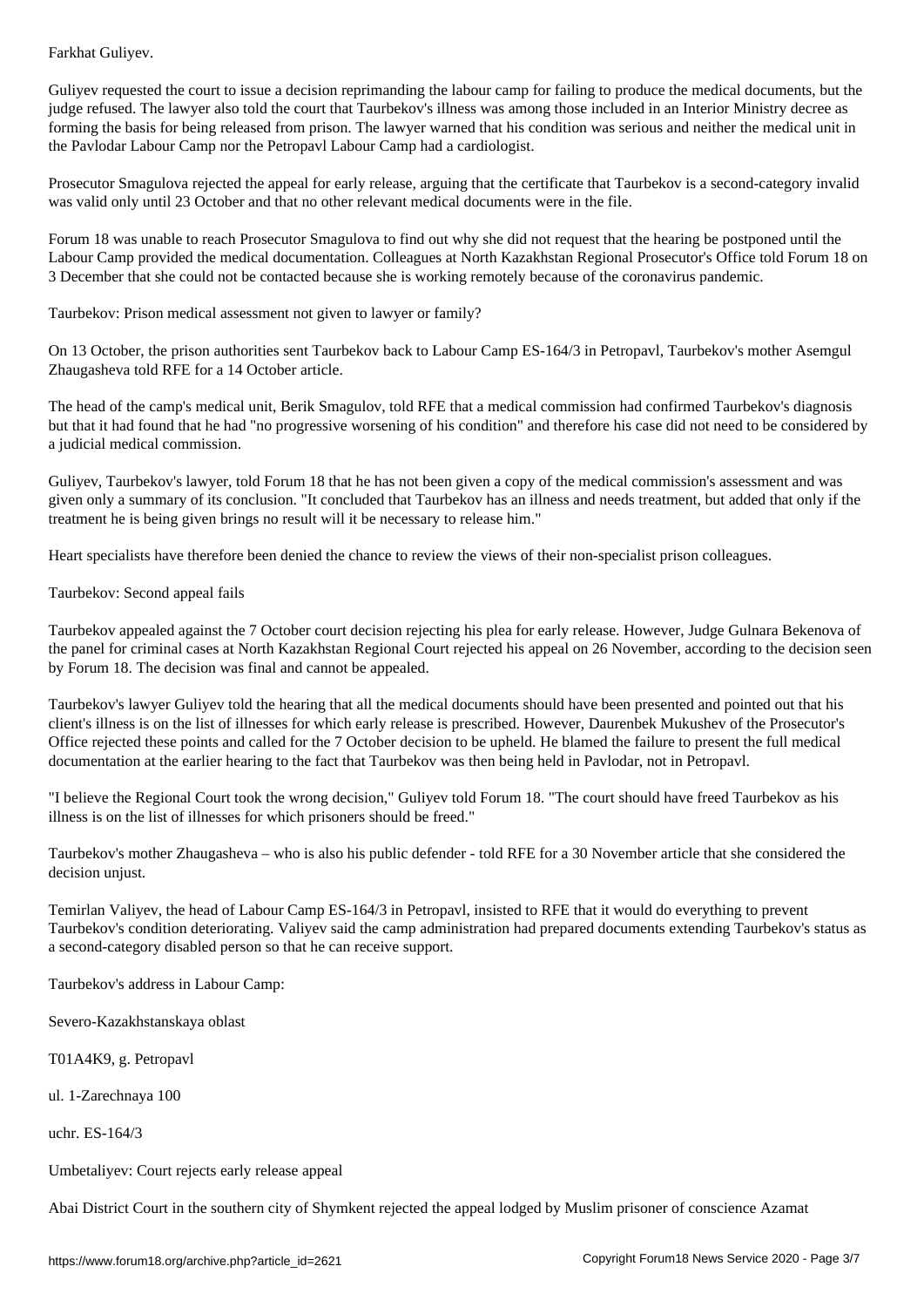Zh. Asanov, who was representing the Labour Camp, told the court that Umbetaliyev has been given no good conduct record, so it is impossible to assess his behaviour for a special commission to decide if he should be eligible for commutation of the rest of his sentence to a milder punishment. Umbetaliyev's representative insisted that he had "firmly put himself on the path of correction", had "sincerely repented", and paid all court-ordered fees from his original trial.

Prisoner of conscience Umbetaliyev was one of the men arrested with prisoner of conscience Taurbekov for participation in an online Muslim discussion group (http://www.forum18.org/archive.php?article\_id=2497). Umbetaliyev was jailed for five and a half years in August 2019 (http://www.forum18.org/archive.php?article\_id=2498).

Judge Askar Dusaliyev rejected his appeal on 4 November, according to the decision seen by Forum 18.

Umbetaliyev appealed against the 4 November decision to Shymkent City Court, his mother Anzhelika Belyayeva told Forum 18 on 2 December. No date for the hearing has yet been set.

Umbetaliyev is serving his prison term in the 31st zone of Labour Camp ICh-167-3  $(\text{http://www.forum18.org/archive.php?article id=2607})$  in the southern city of Shymkent, where he works in the furniture workshop. Belyayeva stated that the Labour Camp head for a long time failed to send on Umbetaliyev's appeal for early release to court.

Umbetaliyev's address in Labour Camp:

remainder of his term to a lesser of punishment.

160000, g. Shymkent

Abaisky raion

Temirlanskoe shosse 28

Uchr. ICh-167/3, 31 zona

Adilov: Court rejects early release appeal

On 2 December, a court in the western city of Aktobe rejected the appeal from another of the nine Muslim prisoners of conscience, Samat Asylkhanovich Adilov (born 28 August 1986), for the rest of his five and a half year jail term to be commuted to a lesser punishment.

Prisoner of conscience Adilov was one of the nine men arrested with prisoners of conscience Taurbekov and Umbetaliyev for participation in an online Muslim discussion group (http://www.forum18.org/archive.php?article\_id=2497). Adilov was jailed for five years in August 2019 (http://www.forum18.org/archive.php?article\_id=2498).

"The commission supported the move, but the court rejected it," Adilov's relatives told Forum 18 on 3 December 2020. "The KNB [secret police] must have said no." Relatives said Adilov will probably not appeal against the court decision.

Relatives say that as far as they know, Adilov is able to pray visibly and to have access to the Koran. Many Muslim prisoners of conscience jailed for exercising their freedom of religion or belief have stated that they are banned from reading the Koran and other religious books, and prevented from saying the namaz (http://www.forum18.org/archive.php?article\_id=2409) (obligatory Muslim daily prayers).

Adilov's mother was last able to travel to the labour camp in Aktobe where he is being held in December 2019. "Since then, visits have been impossible because of coronavirus."

Adilov's address in Labour Camp:

Aktyubinskaya Oblast

g. Aktobe

Ul. Chekalina 44

Uchr. KA-168/2

Suleimenov: Prisoner of conscience transferred to restricted freedom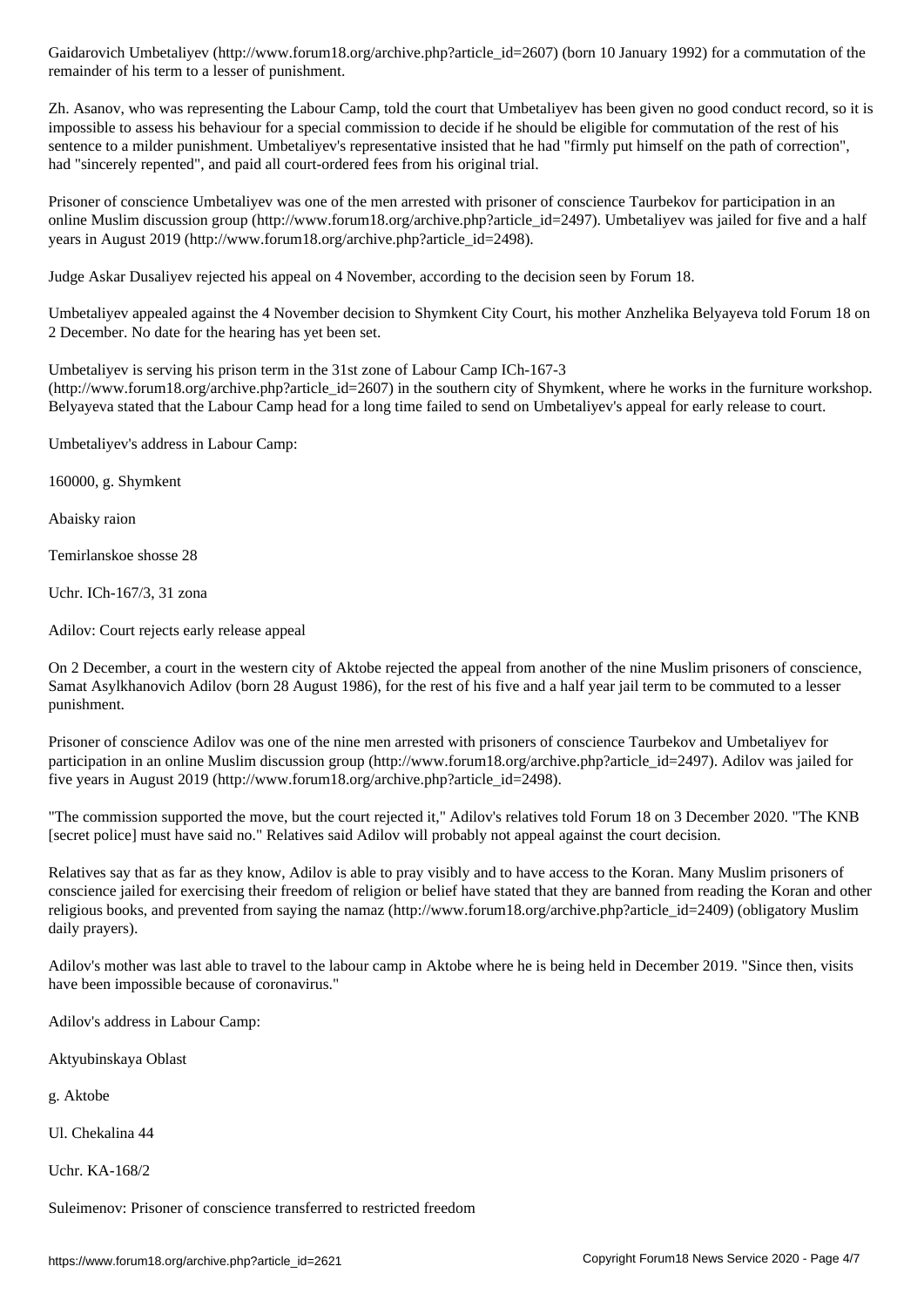A court in Kyzylorda has ruled that one of the nine  $M$  case, Esim Kadirzhumanovich Suleimenovich Suleimenovich Suleimenovich Suleimenovich Suleimenovich Suleimenovich Suleimenovich Suleimenovich Suleimenovich Suleimenovi February 1983), should have the rest of his five-and-a-half-year jail term commuted to a restricted freedom sentence. He was freed from prison ZK-169/5 in the city of Kyzylorda on 29 October, the prison service told RFE's Kazakh Service for a 6 November article.

Prisoner of conscience Suleimanov was one of the men arrested with prisoners of conscience Taurbekov, Umbetaliyev, and Adilov for participation in an online Muslim discussion group (http://www.forum18.org/archive.php?article\_id=2497). Suleimenov was jailed for five and a half years in August 2019 (http://www.forum18.org/archive.php?article\_id=2498).

Suleimenov told RFE on 6 November that he had behaved "evenly, calmly, did not disturb the order, had compliments".

For the rest of his sentence, Suleimenov has to live at home, is banned from visiting places of entertainment (such as restaurants and cinemas) and cannot move or leave his home town without permission. However, he is not banned from attending places of worship.

==================================================

List of 17 known prisoners of conscience

The 17 known individuals (all of them Sunni Muslim men) thought as of early December 2020 to be serving prison sentences to punish them for exercising freedom of religion or belief are listed below. They are listed in approximate reverse order of their expected date of release.

In addition to those serving jail terms, 3 individuals have been given jail terms in absentia, others are serving restricted freedom sentences, still more remain under post-sentence restrictions, and a much larger group continue to have their bank accounts blocked even though they have completed their sentences (http://www.forum18.org/archive.php?article\_id=2566).

1) Dadash Temirgaliyevich Mazhenov; Sunni Muslim; born 28 September 1990; arrested 23 April 2018; sentenced 16 November 2018 Burabai District Court; Criminal Code Article 256, Part 2; appeal rejected 30 January 2019 Akmola Regional Court; 7 years and 8 months in a general regime labour camp plus fee of 60,790.14 Tenge (reduced on appeal to 1,255 Tenge), plus bank accounts blocked. Supreme Court annulled earlier decisions (but did not acquit him) 21 January 2020 and sent case for new trial. Sentenced 13 October 2020 Akmola Regional Court; Criminal Code Article 256, Part 2; 7 years and 8 months in a general regime labour camp plus fee of 134,599 Tenge.

2) Bolatbek Dyusenbekovich Nurgaliyev; Sunni Muslim; born 12 December 1978; arrested 27 October 2018; sentenced 5 August 2019 Almaty's Almaly District Court; Criminal Code Article 256, Part 2 and Article 174, Part 2; appeal rejected 20 November 2019 Almaty City Court; 8 years' imprisonment plus "compensation" of 48,100 Tenge plus court fees, plus bank accounts blocked.

3) Ernar Samatovich Samatov; Sunni Muslim; born 19 March 1980; arrested 27 October 2018; sentenced 5 August 2019 Almaty's Almaly District Court; Criminal Code Article 256, Part 2 and Article 174, Part 2; appeal rejected 20 November 2019 Almaty City Court; 7 and a half years' imprisonment plus "compensation" of 48,100 Tenge plus court fees, plus bank accounts blocked.

4) Beket Tastanbekovich Mynbasov; Sunni Muslim; born 10 January 1983; arrested 27 October 2018; sentenced 5 August 2019 Almaty's Almaly District Court; Criminal Code Article 256, Part 2 and Article 174, Part 2; appeal rejected 20 November 2019 Almaty City Court; 7 and a half years' imprisonment plus "compensation" of 48,100 Tenge plus court fees, plus bank accounts blocked.

5) Dilmurat Sultanmuratovich Makhamatov; Sunni Muslim; born 19 February 1978; arrested 19 December 2018; sentenced 2 May 2019 Shymkent's Al-Farabi District Court; Criminal Code Article 174, Part 2 and Article 256, Part 2; appeal rejected 26 June 2019 Shymkent City Court; 8 years in a general regime labour camp, plus bank accounts blocked.

6) Galymzhan Ramazanovich Abilkairov; Sunni Muslim; born 29 January 1988; arrested 23 April 2018; sentenced 19 October 2018 Burabai District Court; Criminal Code Article 256, Part 2; appeal rejected 26 December 2018 Akmola Regional Court; 7 years and 7 months' jail term, plus bank accounts blocked.

7) Zhuldyzbek Abikenovich Taurbekov; Sunni Muslim; born 20 September 1978; arrested 27 October 2018; sentenced 6 January 2020 Almaty's Almaly District Court; Criminal Code Article 256, Part 2 and Article 174, Part 2; appeal rejected 9 April 2020 Almaty City Court, 7 years in a general regime labour camp plus "compensation" of 48,100 Tenge plus court fees of 112,295 Tenge.

8) Nazim Alimzhanovich Abdrakhmanov; Sunni Muslim; born 10 March 1988; arrested 27 October 2018; sentenced 5 August 2019 Almaty's Almaly District Court; Criminal Code Article 174, Part 2; appeal rejected 20 November 2019 Almaty City Court; 5 and a half years' imprisonment plus "compensation" of 48,100 Tenge plus court fees, plus bank accounts blocked.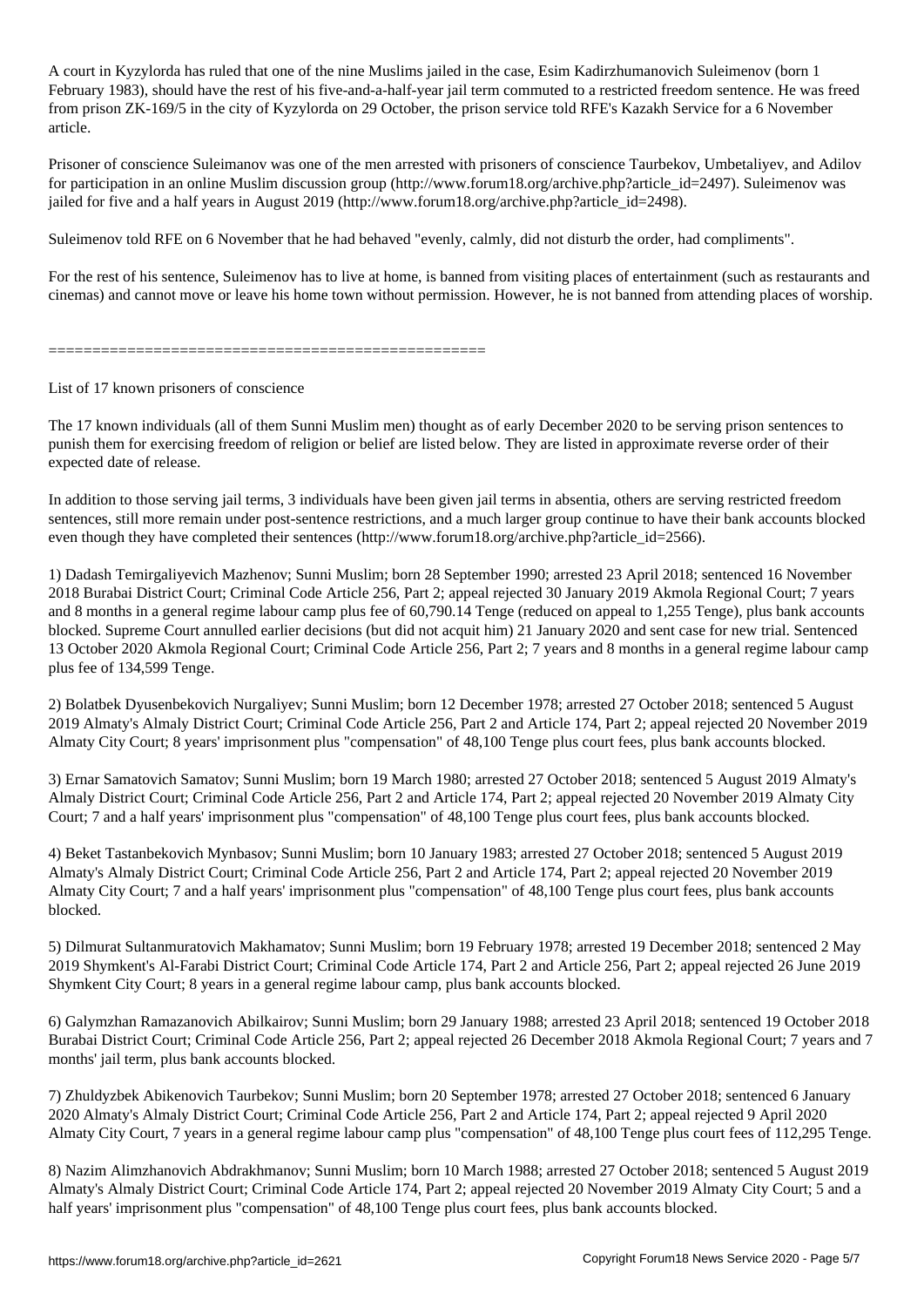8) Samat Asylkhanovich Adilov; Sunni Muslim; born 28 August 1986; arrested 27 October 2018; arrested 27 October 2018; sentenced 5 August 2019 Almaty's Almaly District Court; Criminal Code Article 174, Part 2; appeal rejected 20 November 2019 Almaty City Court; 5 and a half years' imprisonment plus "compensation" of 48,100 Tenge plus court fees, plus bank accounts blocked.

9) Zhasulan Meiramovich Iskakov; Sunni Muslim; born 22 October 1984; arrested 27 October 2018; sentenced 5 August 2019 Almaty's Almaly District Court; Criminal Code Article 174, Part 2; appeal rejected 20 November 2019 Almaty City Court; 5 and a half years' imprisonment plus "compensation" of 48,100 Tenge plus court fees, plus bank accounts blocked.

10) Azamat Gaidarovich Umbetaliyev; Sunni Muslim; born 10 January 1992; arrested 27 October 2018; sentenced 5 August 2019 Almaty's Almaly District Court; Criminal Code Article 174, Part 2; appeal rejected 20 November 2019 Almaty City Court; 5 and a half years' imprisonment plus "compensation" of 48,100 Tenge plus court fees, plus bank accounts blocked.

11) Abdukhalil Abdukhamidovich Abduzhabbarov; Sunni Muslim; born 6 April 1975; arrested 18 February 2017; sentenced 16 August 2017 Oral City Court; Old Criminal Code Article 164, Part 3 (equivalent to Article 174, Part 3 of new Code); 8 year prison term, plus bank accounts blocked.

12) Nariman Kabdyrakhmanovich Seytzhanov; Sunni Muslim; born 2 May 1989; arrested 15 January 2017 (after earlier arrest in Kyrgyzstan); sentenced 9 June 2017 Kokshetau City Court; Criminal Code Article 174, Part 1; appeal rejected 16 August 2017 Akmola Regional Court; 5 year prison term, plus 91,693.58 Tenge fee, plus bank accounts blocked.

13) Satymzhan Bagytzhanuli Azatov; Sunni Muslim; born 17 September 1989; arrested 4 January 2017; sentenced 10 July 2017 Astana's Saryarka Court No. 2; Criminal Code Article 174, Part 1 and Article 256, Part 1; appeal rejected 12 September 2017 Astana City Court; 4 year and 8 month prison term, plus bank accounts blocked.

14) Abilai Aidaruly Bokbasarov; Sunni Muslim; born 12 February 1991; arrested 13 August 2018; sentenced 9 January 2019 Balkhash City Court; Criminal Code Article 405, Part 1; no appeal; 3 years' imprisonment in a medium-security institution, plus 5-year post-prison ban on right to engage in religious activity, plus bank accounts blocked.

15) Iliyan Raiymzhan; Sunni Muslim; born 8 February 1992; arrested April 2017; sentenced 1 August 2017 Tekeli City Court; Criminal Code Article 405, Parts 1 and 2; appeal rejected 19 September 2017 Almaty Regional Court 4 year prison term, plus 2 and a half years' post-prison ban on exercise of religious freedom, plus bank accounts blocked.

16) Bakhytzhan Esimkhanovich Baimusayev; Sunni Muslim; born 15 November 1963; arrested at end of trial; sentenced 4 April 2017 Sairam District Court; Criminal Code Article 405, Part 1; no appeal; 4 years' imprisonment, plus 4-year post-prison ban on activities, plus bank accounts blocked.

17) Abduvakhab Salibekovich Shakirov; Sunni Muslim; born 21 December 1962; arrested at end of trial; sentenced 4 April 2017 Sairam District Court; Criminal Code Article 405, Part 1; no appeal; 4 years' imprisonment, plus 4-year post-prison ban on activities, plus bank accounts blocked.

## (END)

Full reports on freedom of thought, conscience and belief in Kazakhstan (http://www.forum18.org/archive.php?query=&religion=all&country=29)

For more background, see Forum 18's Kazakhstan religious freedom survey (http://www.forum18.org/archive.php?article\_id=2409)

Forum 18's compilation of Organisation for Security and Co-operation in Europe (OSCE) freedom of religion or belief commitments (http://www.forum18.org/archive.php?article\_id=1351)

Follow us on Twitter @Forum\_18 (http://twitter.com/forum\_18)

Follow us on Facebook @Forum18NewsService (http://www.facebook.com/Forum18NewsService)

All Forum 18 text may be referred to, quoted from, or republished in full, if Forum 18 is credited as the source.

All photographs that are not Forum 18's copyright are attributed to the copyright owner. If you reuse any photographs from Forum 18's website, you must seek permission for any reuse from the copyright owner or abide by the copyright terms the copyright owner has chosen.

© Forum 18 News Service. All rights reserved. ISSN 1504-2855.